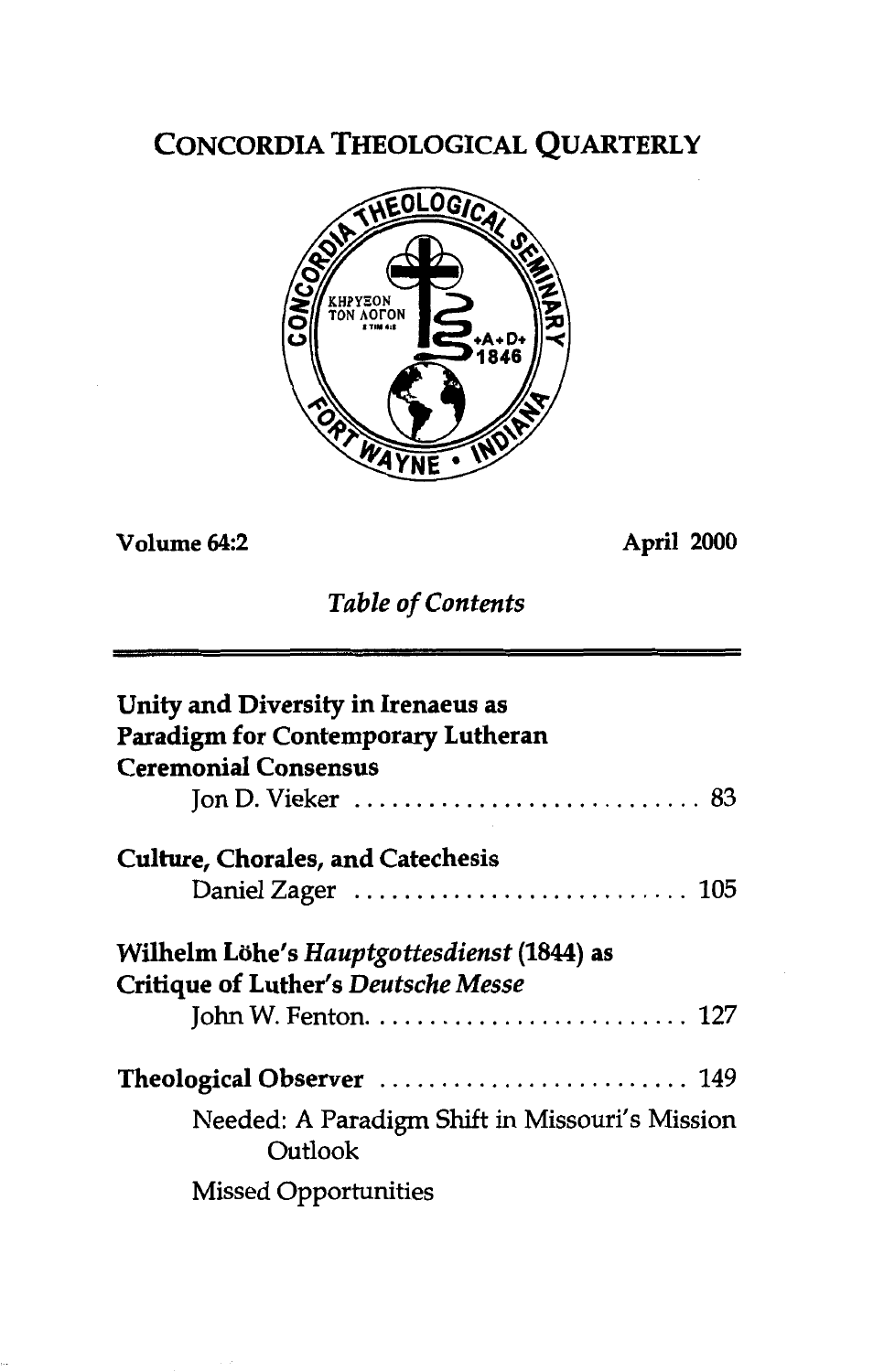|  | <b>Book Reviews</b> 157 |  |
|--|-------------------------|--|
|--|-------------------------|--|

| Jesus: Apocalyptic Prophet of the New Millennium. By |  |
|------------------------------------------------------|--|
| Bart D. Ehrman  David P. Scaer                       |  |

Der güldene Griff: Kontoverse um den ,Güldenen Griff' *vom judicio im Menschen,* **By Valentin Weigel. Herausgegeben und eingeleitet von Horst Pfefferl.** .............. Lawrence **R.** Rast Jr.

*Atlas of American Religion: The Denominational Era,*  **1776-1990. By William M. Newman and Peter L. Halverson** 

....................... Lawrence R. Rast Jr.

*The Divine Deli: Religious Identity in the North American Cultural Mosaic.* **By John H. Berthrong** .............. Grant **A.** Knepper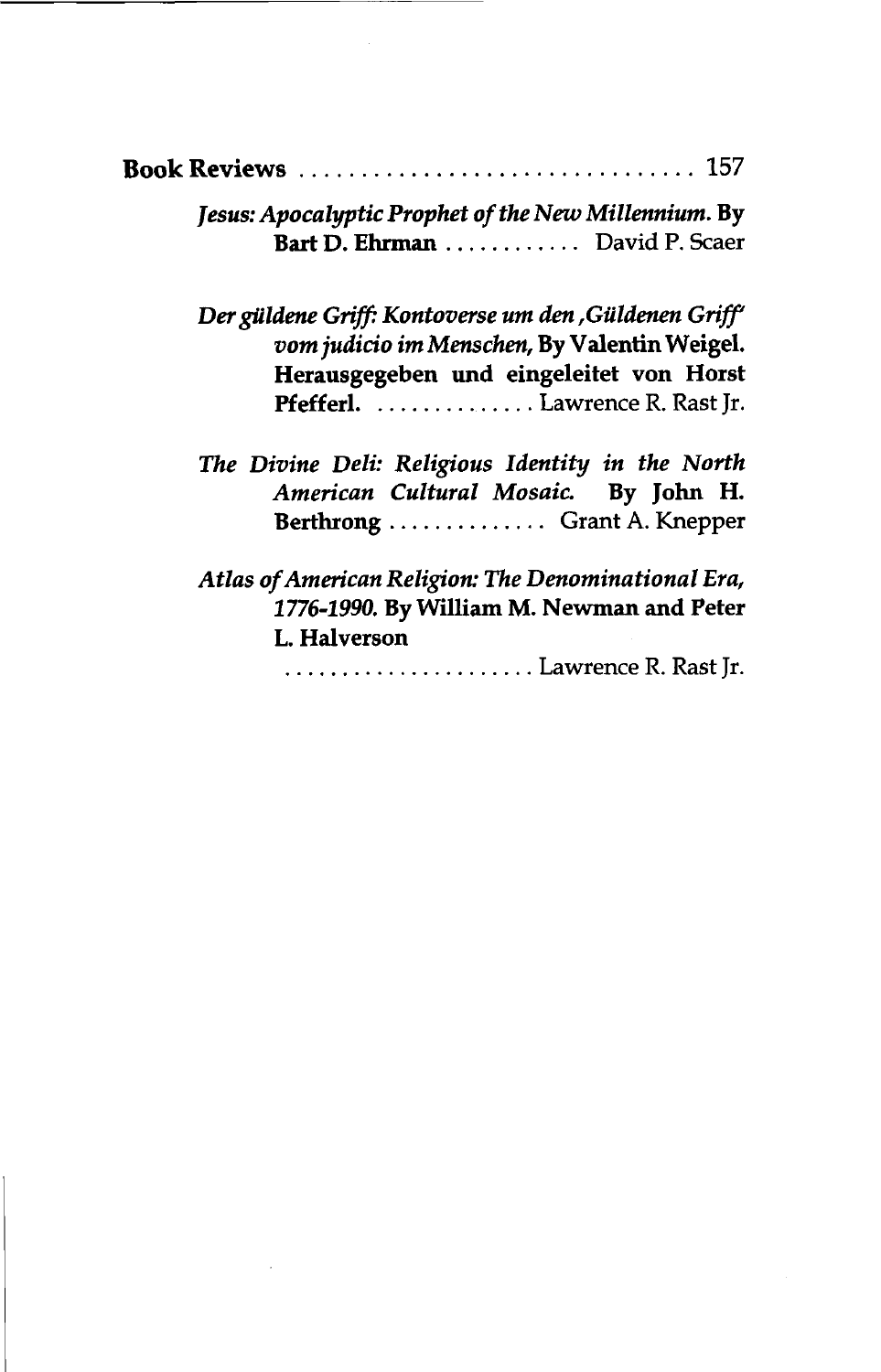## **Theological Observer**

## **Needed: A Paradigm Shift in Missouri's Mission Outlook**

In January 1992, as a fairly junior Navy chaplain, I attended a Lutheran Chaplains Conference in San Diego, California. Such conferences are conducted annually as a joint endeavor between the Evangelical Lutheran Church in America and the Lutheran Church-Missouri Synod. Sponsorship of these conferences alternates between the two church bodies. That year the Missouri Synod hosted the West Coast Lutheran Chaplains Conference. The guest speaker was the Rev. Dr. Eugene Bunkowske, Professor of Missiology at Concordia Theological Seminary, Fort Wayne, Indiana who spoke on "The Chaplain as Missionary." One of Dr. Bunkowske's major emphases in **his** presentation was a discussion on paradigm shifts, which he saw as extremely important for effective mission work. This was the first time I was introduced to such a concept, and I freely admit that I did not embrace the viewpoint wholeheartedly. I saw in it a possible way of rationalizing proposed changes in our church body's doctrinal position and long-standing practices. However, I see more clearly now how some things can change, and how the concept can be useful. The Missouri Synod must indeed consider a paradigm shift in its mission outlook, and we need to act now.

A shift in Missouri Synod mission outlook took place in 1962. At the Cleveland Synodical Convention, the Synod faced the cessation of fellowship by the Wisconsin Evangelical Lutheran Synod (WELS). The Evangelical Lutheran Synod (ELS) had done so several years before. Mission work that had been carried on jointly through the Synodical Conference was quickly coming to an end or being assumed by the Missouri Synod alone. Thus, the 1962 LCMS synodical convention voted to work toward a new inter-Lutheran agency. The result was the Lutheran Council in the United States of America (LCUSA), which included joint work between the American Lutheran Church (ALC), the Lutheran Church in America (LCA), and the Missouri Synod in various areas. Over the course of time, mission work became an area of joint endeavor. Joint international Lutheran congregations supported by all participants in LCUSA were established in Germany, Korea, Guam, and Japan. These congregations were neither identified as LCA, ALC, nor LCMS. They were simply "Lutheran," yet supported by all three church bodies, and pastors from aIl three would rotate in serving these "special" mission congregations. In Korea, only one Lutheran church body exists, and it received varying degrees of support by **all** the members of LCUSA.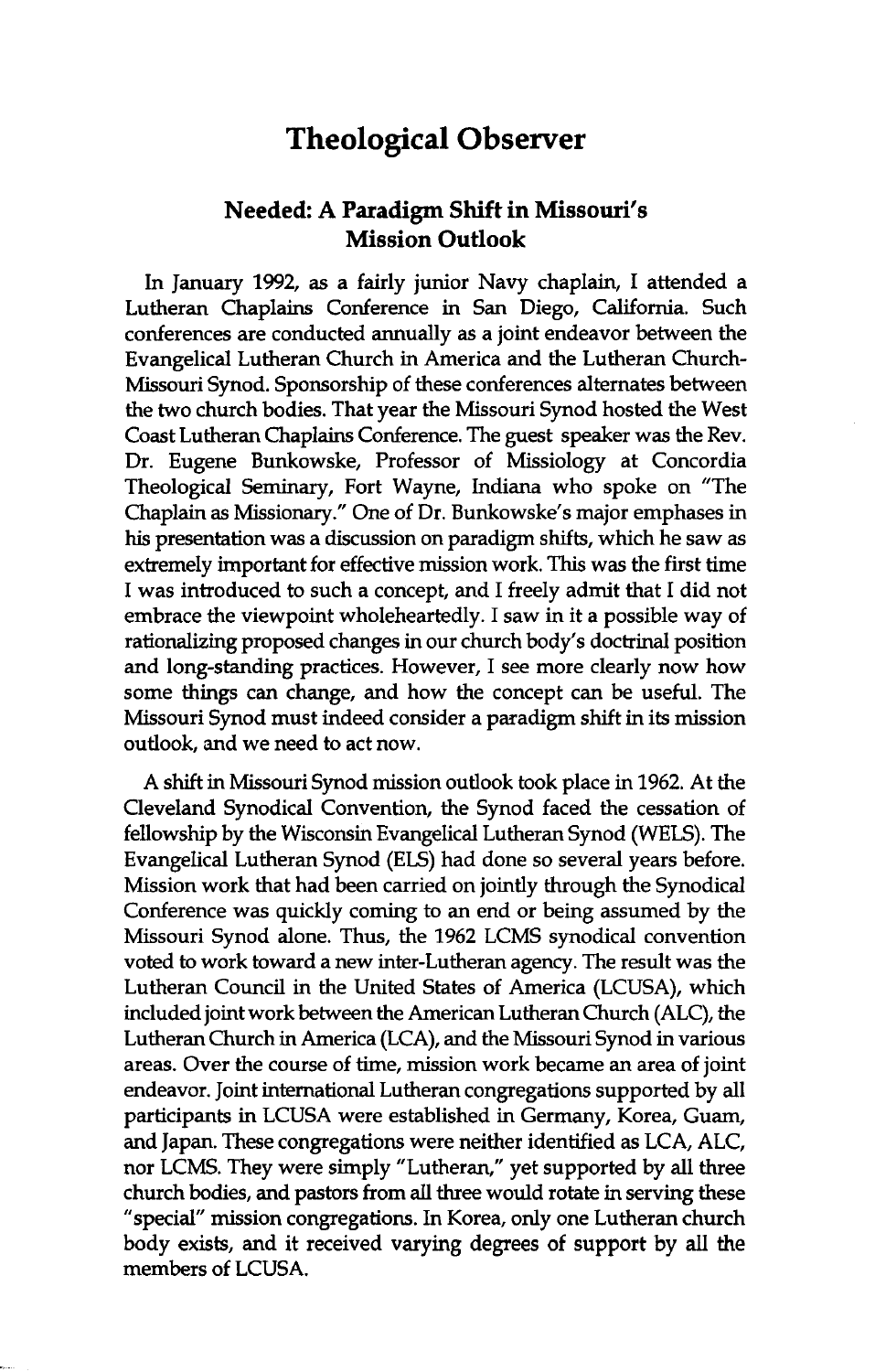The military chaplaincy was another area where joint work was carried out. Lutheran military chaplains were to serve all Lutherans, regardless of their synodical affiliation. Cooperation in base-wide "Lutheran" worship services was also encouraged. Furthermore, as noted above, yearly Lutheran chaplain conferences were held as a combined effort among **all** members of LCUSA. Services of Holy Communion were conducted together at these conferences, even though fellowship between the members of LCUSA had not been established. This continued, even during the tumultuous years of the exodus from Concordia Seminary, Saint Louis and the formation of the Association of Evangelical Lutheran Churches (AELC). Separate ELCA and LCMS services of Holy Communion were not established at Lutheran chaplain conferences until the late 1980s, and then many of the older chaplains complained because a distinction in doctrine and practice had been made.

Since the formation of the ELCA in 1988, several things have happened which necessitate a paradigm shift in the mission outlook of the Missouri Synod. In 1997, the ELCA declared itself in full fellowship with the United Church of Christ, the Reformed Church in America and the Presbyterian Church in the USA. That same year, the ELCA also declared that there is no longer any substantial disagreement between the Lutheran and Roman Catholic understandings of the doctrine of justification. Finally, during its church-wide assembly in August 1999, the ELCA voted to adopt **full** communion with the Episcopal Church and the Moravian Church in America. The LCMS does not agree with the ELCA with regard to any of these decisions. In each case, Missouri Synod leaders have expressed deep regret over the actions of the ELCA. However, the Missouri Synod continues to operate through the Board for Mission Services as if the old LCUSA model was in place, fully operational, and effective. The truth can no longer be ignored: LCUSA is no longer in effect; a change has taken place; and Missouri Synod Mission leadership needs to shift their perspective. The LCMS cannot continue to operate under the old paradigm!

Even before the ELCA declared itself in full fellowship with various Reformed bodies and the Episcopal Church, questions of Lutheran identity and confessional commitment were ignored in various mission areas. The LCMS does not believe, teach, and confess the same as the ELCA with respect to the nature of the inspiration and inerrancy of Scripture, confessional subscription, the ordination of women, church fellowship, the sanctity of human life, **and** membership in certain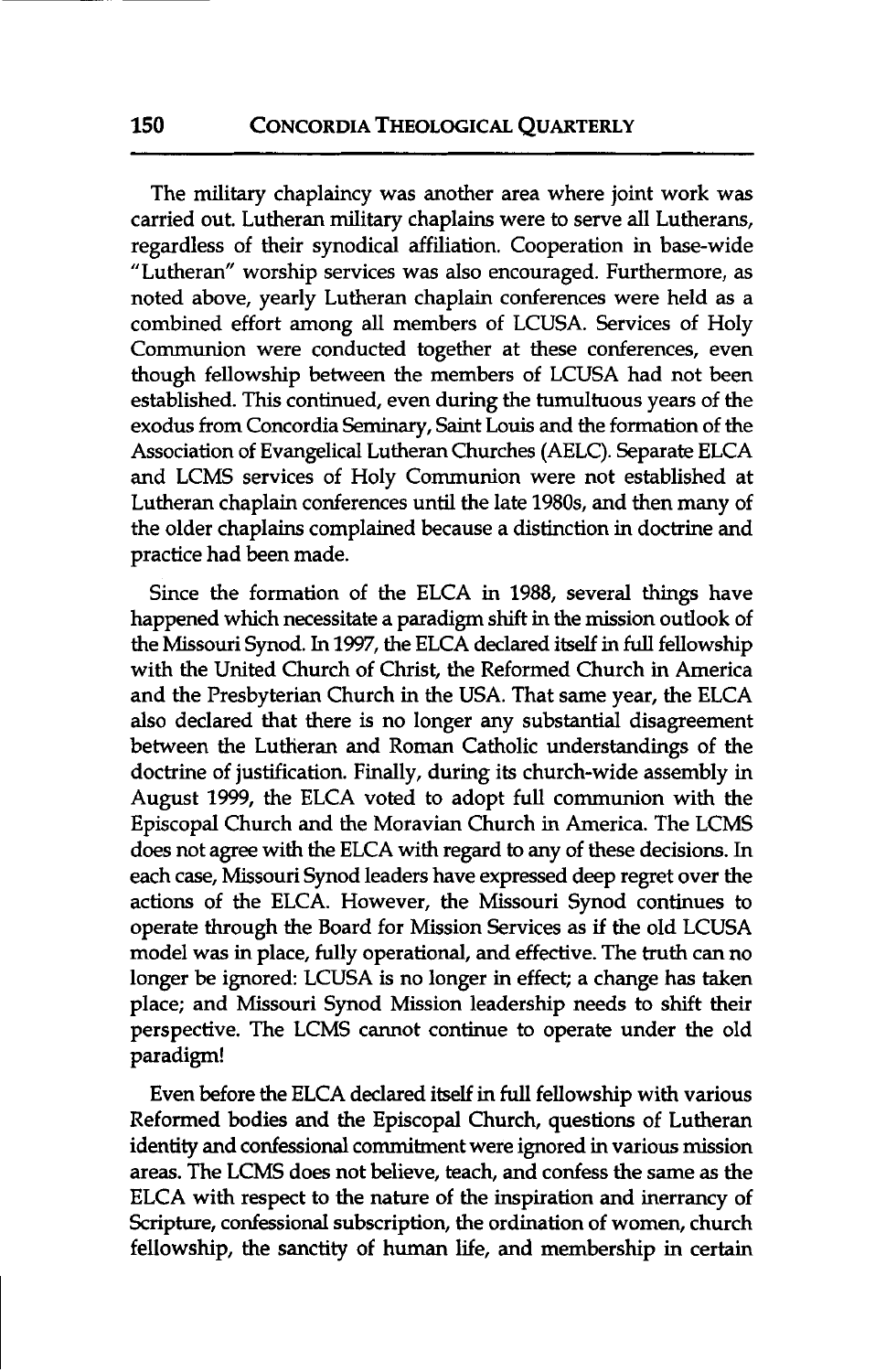ecumenical organizations. With the recent ecumenical declarations of the ELCA, the real presence of Christ's body and blood in the Lord's Supper, the doctrine of justification, and the doctrine of the **ministry** are called into question as well. Furthermore, the ELCA has permitted on its clergy roster pastors and theological professors who deny or question the following: the virgin birth and bodily resurrection of Christ, whether the New Testament teaches that the death of Christ was an atonement for sin, whether Jesus Himself actually claimed to be God, whether Jesus did, in fact, speak the words of institution, and whether the miracles recorded in Holy Scripture are real or merely myths. Thus, "Lutheran" is not "Lutheran" is not "Lutheran." The LCMS Board for Mission Services cannot carry on outside the United States of America as if differences between the LCMS and ELCA do not exist.

Yet, carry on under the LCUSA model is precisely what the Missouri Synod Board for Mission Services continues to do. There is only one Lutheran church body in the Republic of Korea. Although its seminary acknowledges it was founded by the Missouri Synod, there is no distinction made in its affiliation. The reason given: "this [more than one Lutheran church body] would be considered too much of an offense in Korea." Training and study for the pastoral office at Concordia Seminary in Hong Kong are all but defunct. The only LCMS professor called to the LCMS affiliated seminary in Hong Kong teaches predominantly at the Lutheran School of Theology, which is associated with the Lutheran World Federation. The only full-time student for the pastoral office from the LCMS affiliated Lutheran Church- Hong Kong Synod takes classes at the Lutheran School of Theology as well. The only active program at Concordia Seminary, Hong Kong involves preparation for a newly established "Evangelist Program." Successful candidates who complete the four-year, part-time program (two **nights**  per week) will be entrusted with a "Word and Sacrament ministry in one of the smaller, vacant congregations" of the Hong Kong Synod. The International Lutheran Church in Tokyo, although served by an LCMS pastor, still declares itself a joint congregation of the ELCA and LCMS. No distinction between denominational affiliation is made by the International Lutheran Church on Guam either. This is not secondhand information. As Command Chaplain aboard the **USS** BLUE RIDGE and Fleet Chaplain for COMMANDER, SEVENTH FLEET, I have visited each and every place referred to above within the past year.

The Ministry to the Armed Forces of the LCMS, which falls under the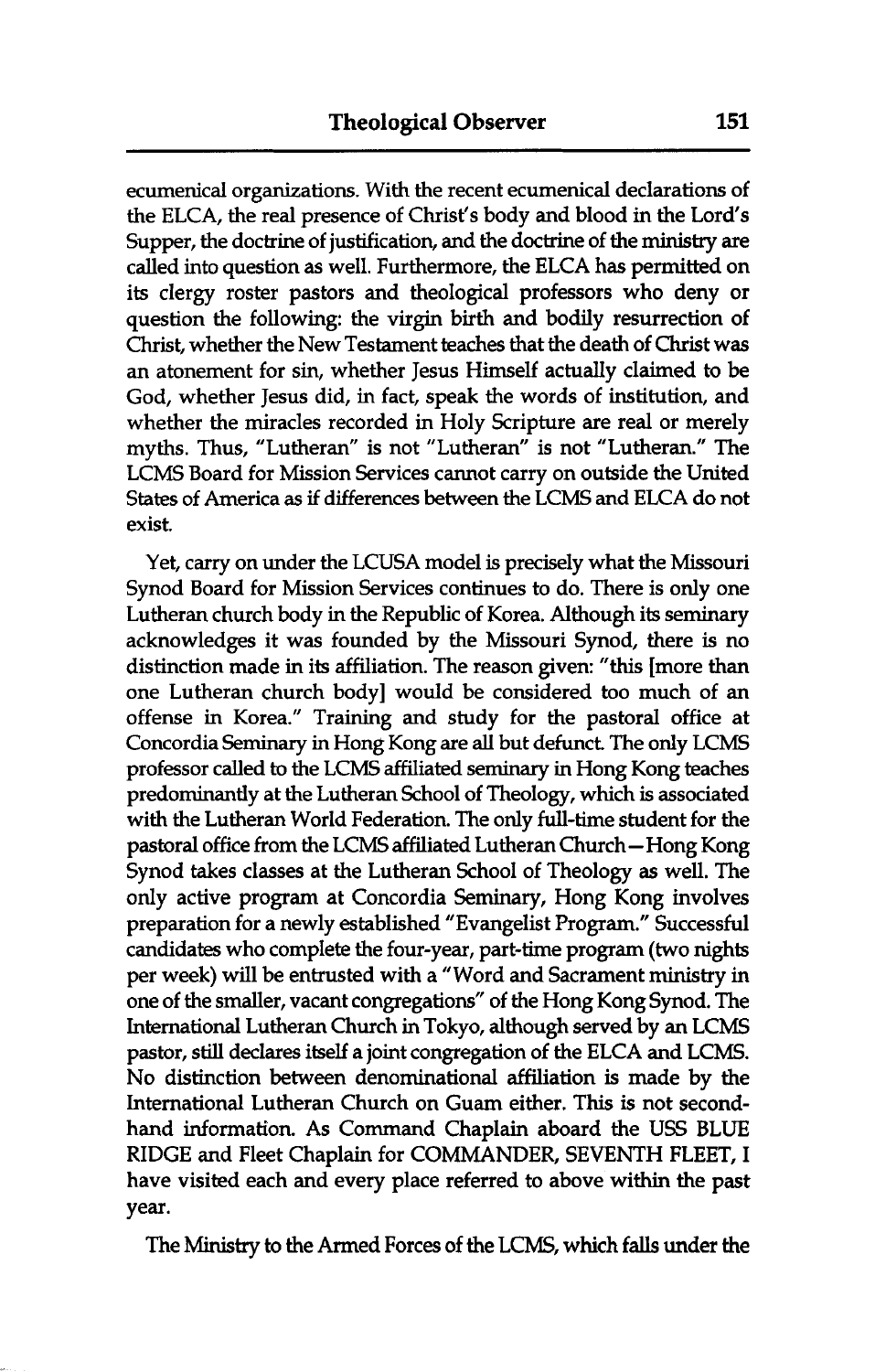Board for Mission Services, continues to cling to the LCUSA model as well. LCMS chaplains are expected to provide word and sacrament **ministry** to **all** Lutherans. They are also expected to work with ELCA chaplains in providing a Lutheran worship service at military installations when stationed together. In addition, combined Lutheran chaplain conferences continue to be conducted. Meanwhile, the ELCA is clearly heading in a direction very different from even the LCUSA model-toward a "general, main-line Protestantism" not dissimilar from the "American Lutheranism" proposed by Samuel Schmucker, Samuel Sprecher, and Benjamin Kurtz in the Definite Synodical Platform of 1855. Although a new, updated edition of the LCMS Chaplain Guidelines was published this year, these new Guidelines do not specifically address how Missouri Synod chaplains should deal with ELCA chaplains in view of the current ELCA direction, nor has any other specific guidance been forthcoming from the **Ministry** to the Armed Forces of the Board for Mission Services to assist in this regard.

On November 19,1997, an agreement was signed by the Rev. Dr. Lowell Alrnen, Secretary for the ELCA, and the Rev. Dr. Walter Rosin, Secretary for LCMS. The key section (in bold in the agreement) states:

The ELCA and the LCMS shall continue the present agreement related to federal chaplaincies in which Lutheran services are conducted by Lutheran chaplains. . . . Only in special circumstances under policy to be developed by the respective churches would a clergy person of one participating body be available for service in another participating church body. Mutual recognition of the validity of ordained **ministry** in another church body does not imply free, unordered exchange. . . . Clearly under the Formula of Agreement, Lutheran pastors remain Lutheran pastors. They continue to be responsible for Lutheran witness; therefore, they are to teach, preach, and confess the faith of the Church for which the Lutheran confessional writings serve as true witnesses.

A new agreement was reached between the ELCA Committee on Federal Chaplaincies and the LCMS Ministry to the Armed Forces Committee on October 14,1999. A letter sent to all LCMS chaplains in November 1999, discussing the agreement stated:

Both committees remain strongly committed to the continuation of our cooperative Lutheran ministry in the military. As you know, chaplains of both church bodies agree to provide pastoral care to **all** Lutherans in their units or installations.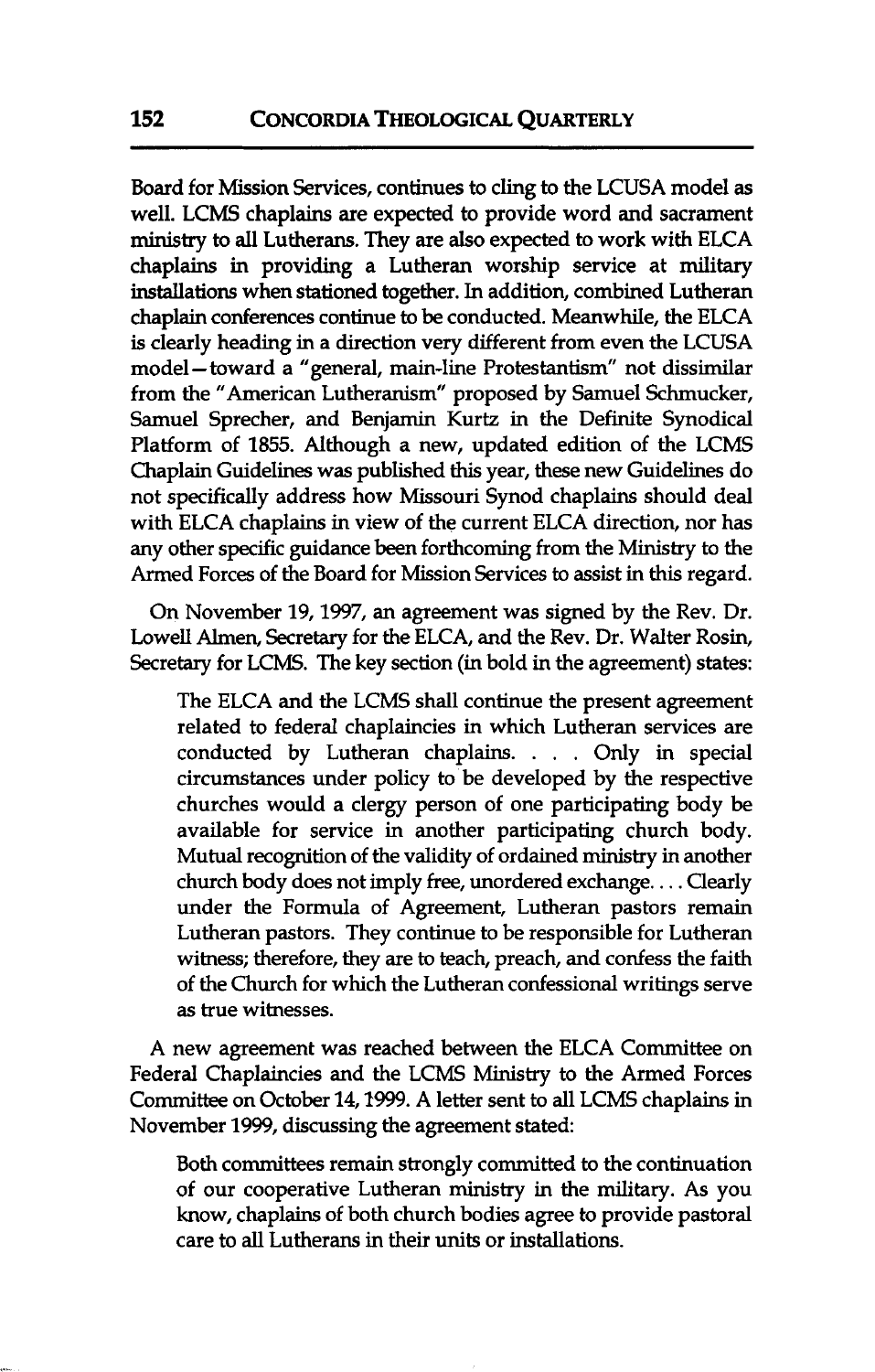In light of the above, our committees concurred that the ecumenical agreements of the ELCA should not be understood as being applicable to the voluntary gathering of Lutheran worship communities in the military. Rather, in respect for the variety of Lutherans gathered, these services should remain distinctly Lutheran.

A previous agreement emphasized that Lutheran services on military installations would always be conducted by Lutheran chaplains.-This new agreement additionally affirms that those who commune at military Lutheran services should have a clear understanding and acceptance of the Lutheran doctrine of the Lord's Supper.

The current agreement between the ELCA and the LCMS dealing with cooperative Lutheran **ministry** in the military is silent with respect to profound differences that exist between the two church bodies. It therefore gives the appearance of a unity of doctrine that unfortunately does not exist and implies that the differences between the ELCA and the LCMS are insignificant.

Furthermore, despite these agreements, an ELCA chaplain stationed. in Yokosuka, Japan several years ago combined the Lutheran and Episcopal congregations at the base chapel under the title "Lutheran-Episcopal Sunday Communion Service." This was done before the agreement of full communion was reached in 1999 between the ELCA and the Episcopal Church, and it was done with the full complicity of both the ELCA and Episcopal military Endorsing Agents. Services are co-celebrated by both an ELCA pastor and an Episcopal priest. Recently, a visiting female United Church of Christ Naval Reserve chaplain was invited to participate in this service as well. Since the formation of this joint "Lutheran-Episcopal" service, LCMS chaplains stationed in the Yokosuka, Japan area have found it difficult, if not impossible, to support this joint or "union" worshiping community without violating their confessional commitment and their membership in the Missouri Synod (see Article **VI** 2 b of the "Constitution of The Lutheran Church - Missouri Synod"). Because this service is already in place, it is extremely difficult to start a separate Lutheran service at the base chapel; also, this would be viewed as divisive by military authorities. If this kind of situation is proliferated at other military installations by ELCA chaplains, particularly now that the ELCA has established fellowship agreements with the Episcopal and other Reformed church bodies, the opportunities for LCMS military chaplains to provide a confessional Lutheran **ministry** of word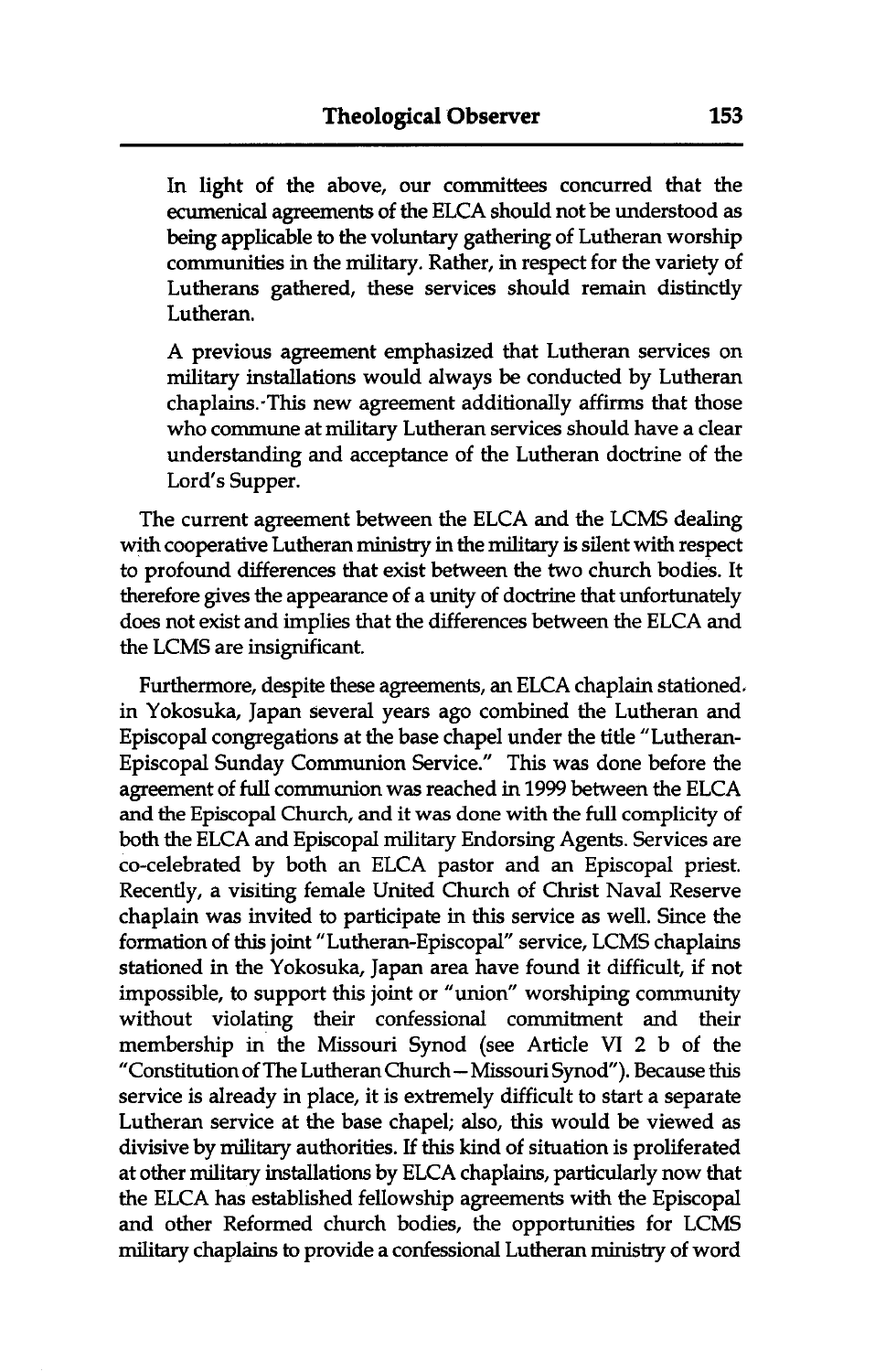and sacrament at their duty stations will be further undercut. In addition, LCMS lay people serving in the military in isolated duty stations will be without a purely Lutheran worship opportunity.

The situation between the LCMS and the ELCA has clearly changed. Therefore, a paradigm shift in Missouri Synod mission outlook is necessary. As the ELCA continues in its current ecumenical direction, the LCMS must set its own confessional course, and that must include the policies and programs of the LCMS Board for Mission Services. To date, it remains unclear which way the LCMS wants to go in its mission outlook: in the ecumenical, "main-line Protestant" direction of the ELCA or toward the orthodox, confessional position that is our Lutheran heritage. If the LCMS Board for Mission Services continues on its current path, following the LCUSA model, either the mission work of the Missouri Synod will be pulled further and further away from its confessional foundation or the Synod will find itself standing alone, facing depleted mission resources with no plan or direction. Neither prospect is acceptable. Hopefully, a plan for confessional Lutheran mission work independent of the ELCA will be forthcoming.

> John C. Wohlrabe Jr. Commander, Chaplain Corps United States Navy

## **A Missed Opportunity**

Church historians generally look forward to church anniversaries because these are the few times that people generally seem prepared to seek them out and listen to the stories they have to tell. Yet, for a church body that claims to be so intimately aware of the story of its founding, it is strange that the Synod's sesquicentennial came and went without the production of an authoritative history - unless one sees the video series fulfilling that purpose. The failure to produce an up-todate, critical narrative of the Synod's history has left Walter Baepler's A *Century of Grace* (Saint Louis: Concordia, 1947) at the top of the heap of Missouri histories.

Several authors have jumped into the breach after the fact. Recently, Leland Stevens published a volume that adds to our understanding of the Synod and is helpful, as far as it goes. However, A *History of the Missouri Synod as Told by the Lutheran Witness* is too narrow in scope. It focuses on one periodical that was founded thirty-five years after the Synod, and thus is ultimately incapable of telling Missouri's story fully. Still, it does have a provocative thesis: "The *Lutheran Witness* through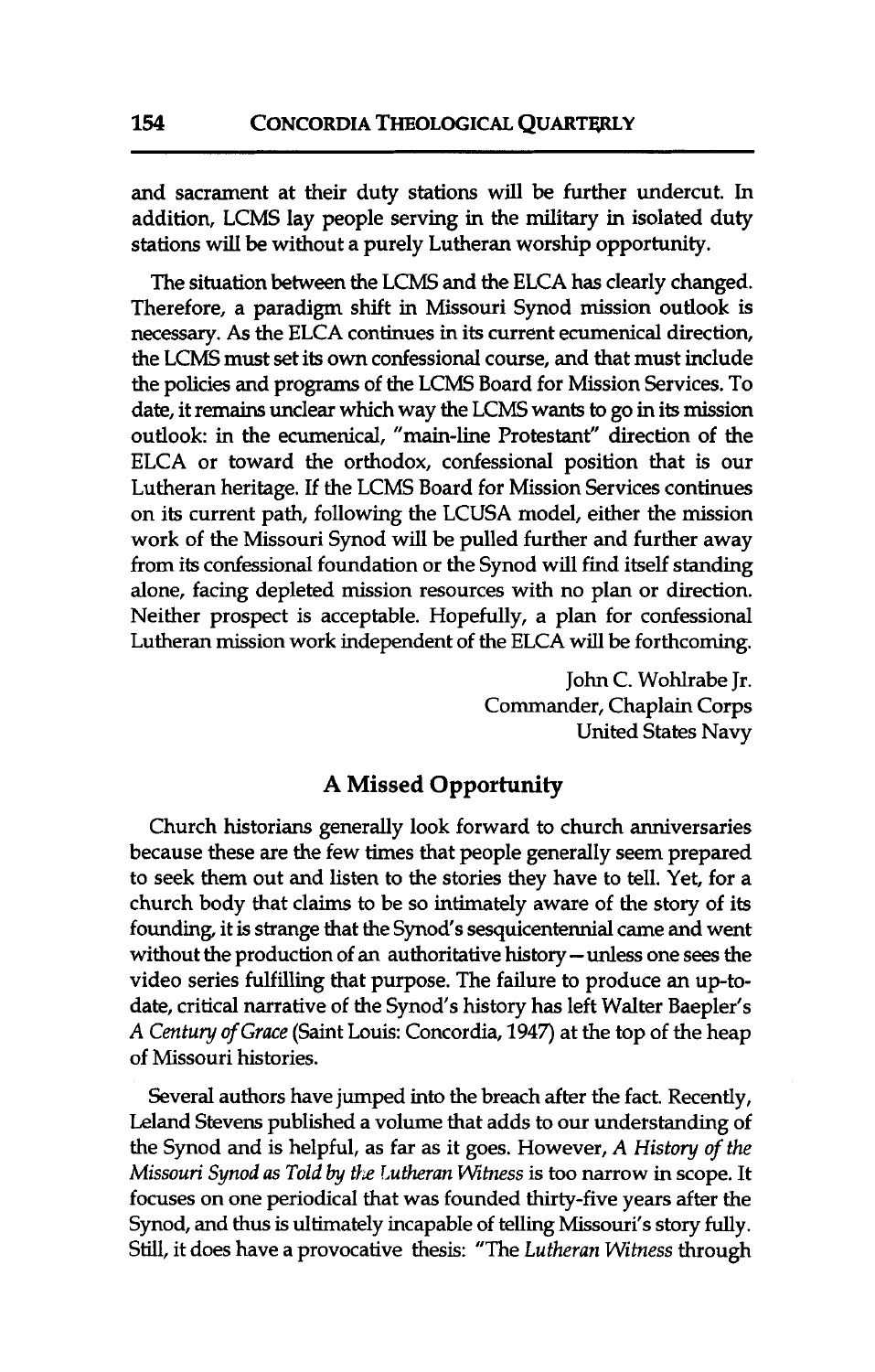its editors has influenced the Synod more than the other way around (page 204). Certaidy the *Witness* has sigruficantly impacted the Synod, at least in the sense that it reflects the Synod's experience. Yet the image in the mirror is not a comforting one. One thing that a careful perusal of the *Witness* over the years does clearly show is the manner in which substantive theological issues have been displaced by shallow treatments with lots of slick graphics. What little Stevens has to say about this shift is approving. For the Missouri Synod as a whole, it betrays a sigruficant accommodation to emerging media sensibilities. The *Witness* has always dealt with issues facing the contemporary church. However, where the Graebner and Sommer team had hardhitting articles that stated the unequivocal position of the Synod on these issues (a position the editors were convinced rested on the Scriptures and the Lutheran Confessions), the modem *Witness* seems to find it difficult to say exactly what the Lutheran position is. A case in point- an issue on Promise Keepers in November 1995 featured a pro and con argument, but, ultimately, found it impossible to speak clearly to the issue. The result-the sovereign individual reader is left to make his or her own decision. Is it too much to expect the *oficial*  organ of the Missouri Synod to speak clearly in regard to the point? After all, Promise Keepers' Arminian doctrine of the will and resultant synergistic conception of salvation, along with its flawed ecclesiology and unionistic practices, should not be so difficult to understand. Yet in the end the *Witness* simply allowed the *sic et non* stand side by side. Abelard lives!

Mary Todd's recently published book *Authority Vested: A Story of Identity and Change in the Lutheran Church-Missouri Synod* also claims to tell Missouri's story, though this time in the hope that it will lead the Synod to realize its evangelical and confessional identity and finally embrace the ordination of women- or at least to think seriously about the issue. At issue is Missouri's claim to doctrinal and historical consistency. Thus, Todd notes that "...a hallmark of Missouri Synod identity politics is evocation of a seamless past" (1). Her purpose is to show that historical and doctrinal continuity, both with the Lutheran Confessions and within its own setting, is a myth. At the heart of her thesis is the argument that at its founding and over the course of its history, Missouri has failed to define adequately the doctrine of the **ministry.** However, her position shows a lack of familiarity with Walther. She fails to appreciate the fine distinction that Walther makes between the one Office of the Holy **Ministry** and the various "auxiliary" offices that the church, in human freedom, may develop. Thus, when she then equates the Missouri's demonstrable shift on